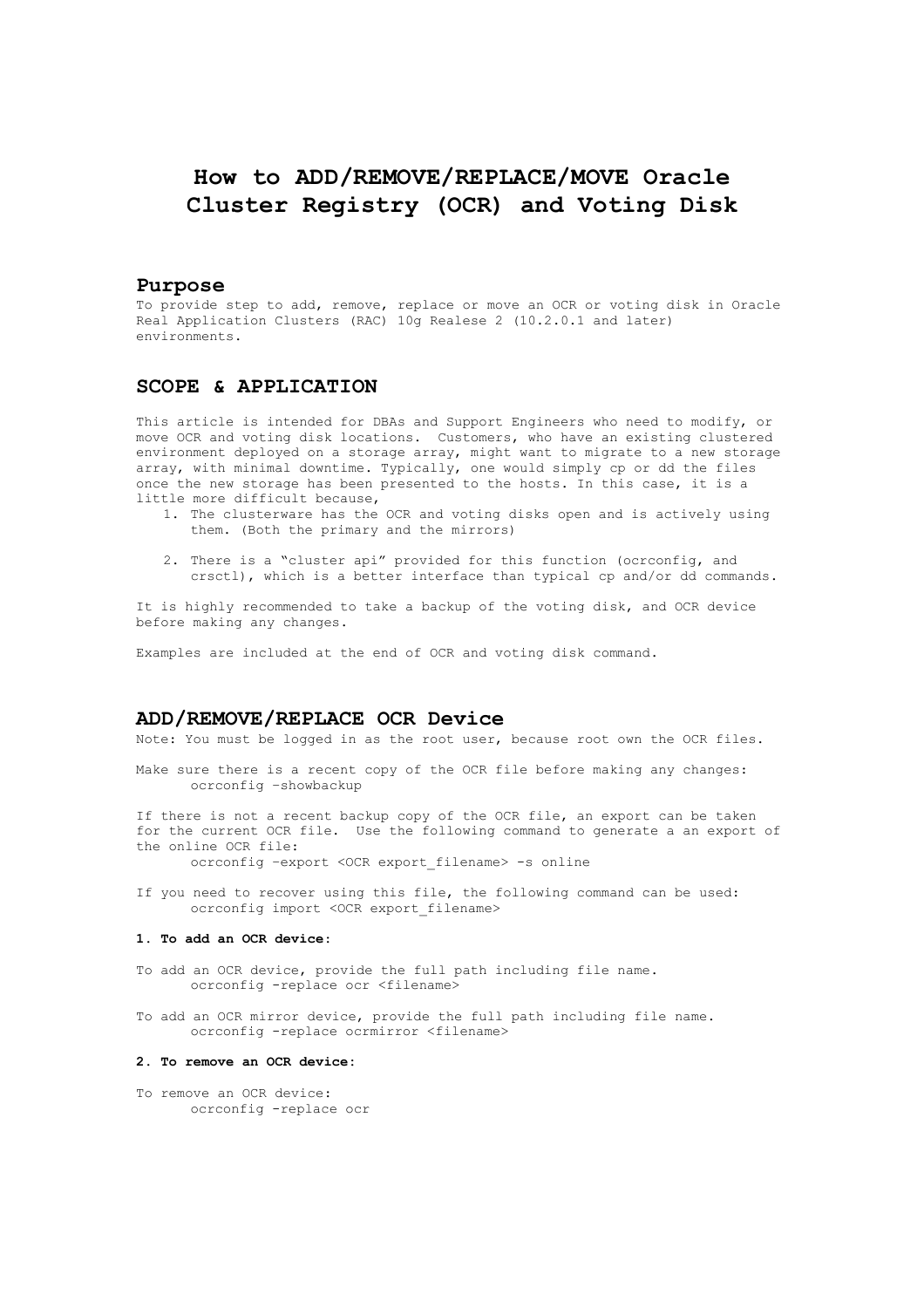To remove an OCR mirror device ocrconfig -replace ocrmirror

#### 3. To replace or move the location of an OCR device:

To replace the OCR device with <filename>, provide the full path including file name. ocrconfig -replace ocr <filename>

To replace the OCR mirror device with <filename>, provide the full path including file name. ocrconfig -replace ocrmirror <filename>

## Example moving OCR file from OCFS to raw devices

The OCR disk must be owned by root, must be in the oinstall group, and must have permissions set to 640. Provide at least 100 MB disk space for the OCR.

In this example the OCR file are located in the ocfs2 file system: /ocfs2/ocr1 /ocfs2/ocr2

Create raw device files of at least 100 MB. In this example the new OCR file will be on the following devices: /dev/raw/raw1 /dev/raw/raw2

Once the raw devices are created, use the dd command to zero out the device and make sure no data is written to the raw devices: dd if=/dev/zero of=/dev/raw/raw1 dd if=/dev/zero of=/dev/raw/raw2

Note: Use UNIX man pages for additional information on the dd command.

Now you are ready to move/replace the OCR file to the new storage location.

Move/Replace the OCR device ocrconfig -replace ocr /dev/raw/raw1

Add /dev/raw/raw2 as OCR mirror device ocrconfig -replace ocr /dev/raw/raw2

#### Example of adding an OCR device file

If you have upgraded your environment from a previous version, where you only had 1 OCR device file, you can use the following step to add an additional OCR file.

In this example a second OCR device file is added:

Add /dev/raw/raw2 as OCR mirror device ocrconfig -replace ocr /dev/raw/raw2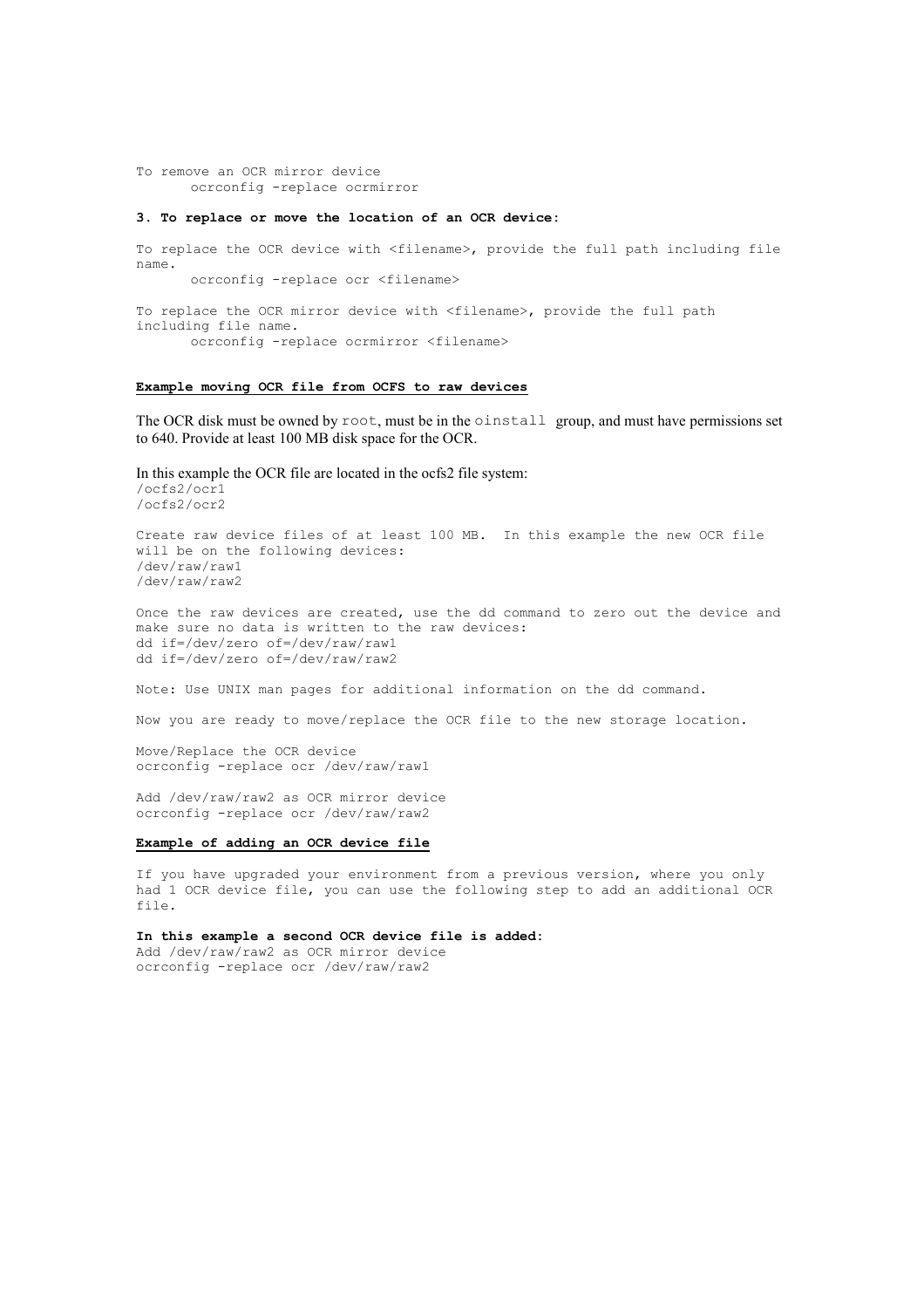# ADD/DELETE/MOVE Voting Disk

Note: Shutdown the Oracle Clusterware (crsctl stop crs as root) on all nodes before making any modification to the voting disk. Determine the current voting disk location using: crsctl query css votedisk

Take a backup of all voting disk: dd if=voting disk name of=backup file name

Note: Use UNIX man pages for additional information on the dd command.

The following can be used to restore the voting disk from the backup file created.

dd if=backup file name of=voting disk name

- 1. To add a Voting Disk, provide the full path including file name.: crsctl add votedisk css <RAW\_LOCATION> -force
- 2. To delete a Voting Disk, provide the full path including file name.: crsctl delete votedisk css <RAW\_LOCATION> -force
- 3. To move a Voting Disk, provide the full path including file name.: crsctl delete votedisk css <OLD\_LOCATION> –force crsctl add votedisk css <NEW\_LOCATION> –force

After modifying the voting disk, start the Oracle Clusterware stack on all nodes

crsctl start crs

Verify the voting disk location using crsctl query css votedisk

#### Example moving Voting Disk from OCFS to raw devices

The voting disk is a partition that Oracle Clusterware uses to verify cluster node membership and status.

The voting disk must be owned by the oracle user, must be in the dba group, and must have permissions set to 644. Provide at least 20 MB disk space for the voting disk.

In this example the Voting Disks are located in the ocfs2 file system:

/ocfs2/voting1 /ocfs2/voting2 /ocfs2/voting3

Create raw device files of at least 20 MB. In this example the new voting disks will be on the following devices: /dev/raw/raw3 /dev/raw/raw4 /dev/raw/raw5

Once the raw devices are created, use the dd command to zero out the device and make sure no data is written to the raw devices: dd if=/dev/zero of=/dev/raw/raw3 dd if=/dev/zero of=/dev/raw/raw4 dd if=/dev/zero of=/dev/raw/raw5